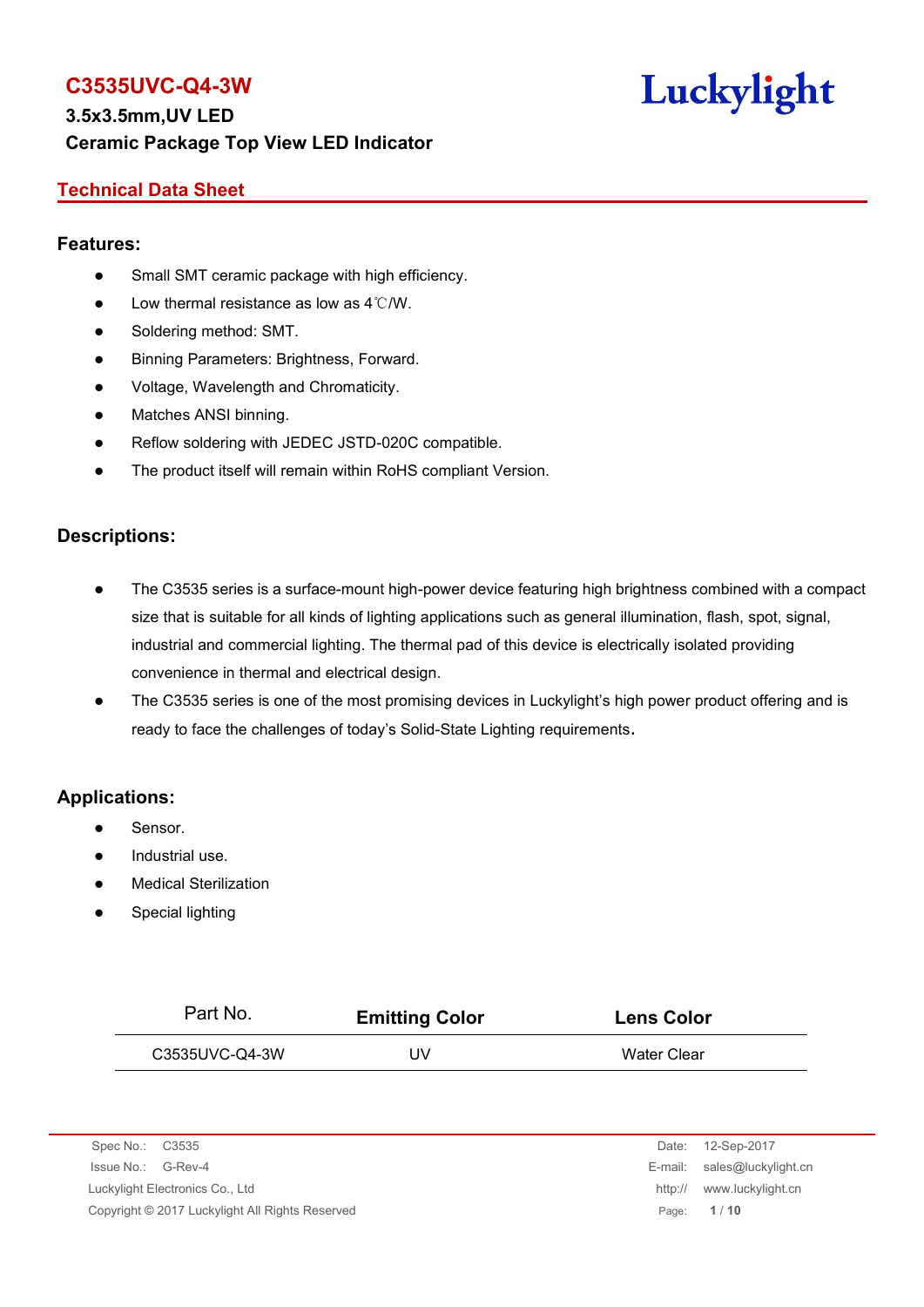### **Technical Data Sheet**

**Package Dimension:**





 $1 + \circ \rightarrow \circ \cdot 2$ 

**Recommended Soldering Pad Dimensions**



#### Notes:

1. All dimensions are in millimeters (inches).

2. Tolerance is  $\pm$  0.25 mm (.010") unless otherwise noted.

| Issue No.: G-Rev-4<br>E-mail: sales@luckylight.cn<br>Luckylight Electronics Co., Ltd<br>www.luckylight.cn<br>http://<br>Copyright © 2017 Luckylight All Rights Reserved<br>Page: 2/10 | Spec No.: C3535 | Date: | 12-Sep-2017 |
|---------------------------------------------------------------------------------------------------------------------------------------------------------------------------------------|-----------------|-------|-------------|
|                                                                                                                                                                                       |                 |       |             |
|                                                                                                                                                                                       |                 |       |             |
|                                                                                                                                                                                       |                 |       |             |

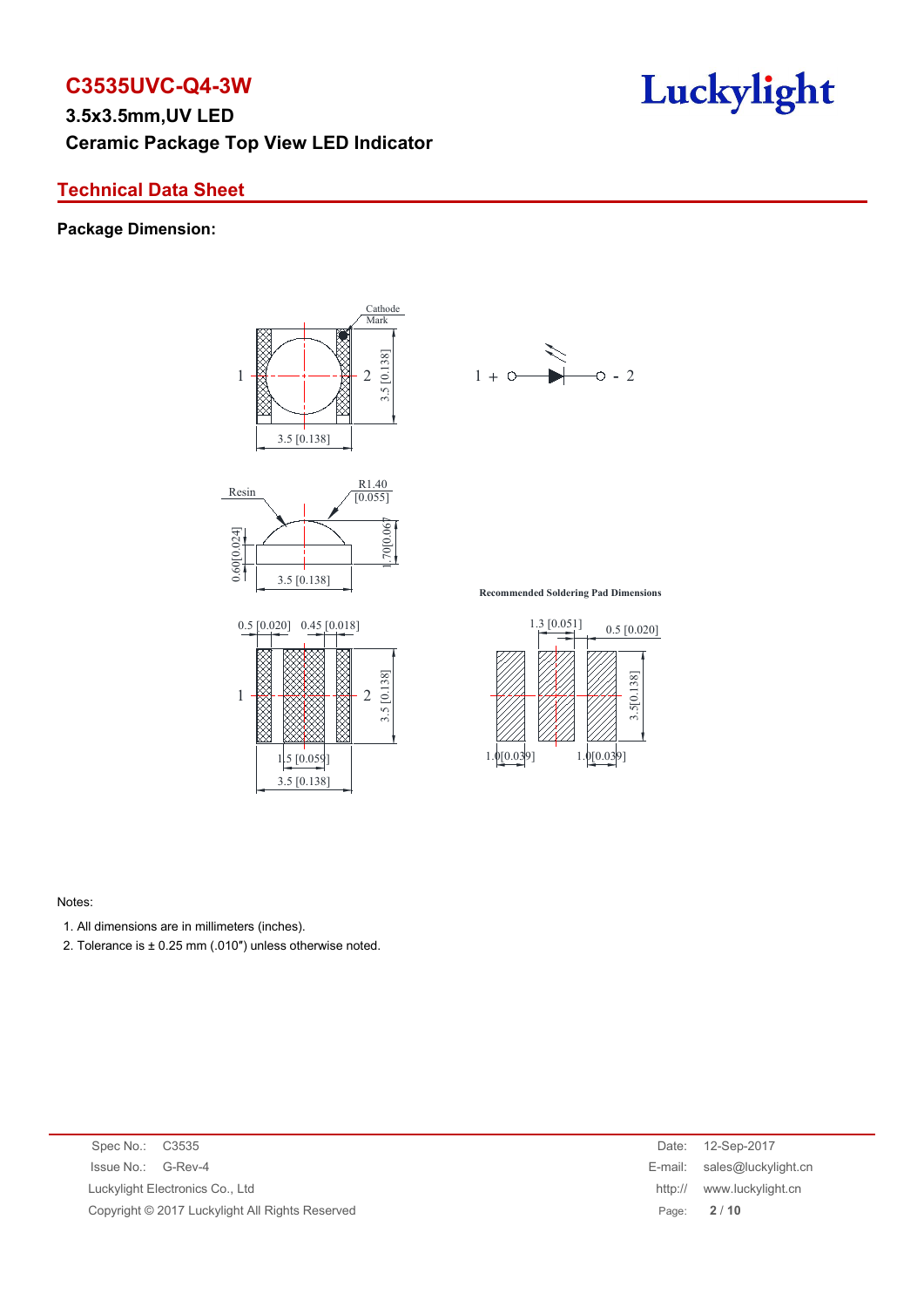

#### **Technical Data Sheet**

#### **Absolute Maximum Ratings at Ta=25**℃

| <b>Parameters</b>                   | Symbol     | Max                                | <b>Unit</b> |
|-------------------------------------|------------|------------------------------------|-------------|
| Power Dissipation                   | Pd         | $1 - 3$                            | W           |
| Peak Forward Current <sup>(a)</sup> | IFP        | 750                                | mA          |
| DC Forward Current <sup>(b)</sup>   | IF         | 700                                | mA          |
| Reverse Voltage                     | VR         | 5                                  | v           |
| Electrostatic Discharge (HBM)       | <b>ESD</b> | 1000                               |             |
| <b>LED Junction Temperature</b>     |            | 120                                |             |
| <b>Operating Temperature Range</b>  | Topr       | -40℃ to +80℃                       |             |
| Storage Temperature Range           | Tstg       | -40 $\degree$ C to +85 $\degree$ C |             |
| <b>Soldering Temperature</b>        | Tsld       | 260℃ for 5 Seconds                 |             |

Notes:

a. Derate linearly as shown in derating curve.

b. Duty Factor = 10%, Frequency = 1 kHz

# **Electrical Optical Characteristics at Ta=25**℃

| <b>Parameters</b>                       | Symbol              | Min.  | Typ. | Max.  | <b>Unit</b>   | <b>Test Condition</b> |
|-----------------------------------------|---------------------|-------|------|-------|---------------|-----------------------|
|                                         | $\Phi$ e            | 100   | 200  |       | <b>MW</b>     | $IF = 350mA$          |
| <b>Radiation Flux</b>                   | $\Phi$ e            | 300   | 500  |       | <b>MW</b>     | IF=700mA              |
| Luminous Flux <sup>(a)</sup>            | Φv                  | 1     | 3    | ---   | Im            | IF=700mA              |
| Viewing Angle <sup>(b)</sup>            | 201/2               | ---   | 120  | $---$ | Deg           | IF=700mA              |
| Peak Emission Wavelength <sup>(C)</sup> | λp                  | 390   | 395  | 400   | nm            | $IF = 700mA$          |
| Spectral Line Half-Width                | $\triangle \lambda$ | ---   | 35   | $---$ | nm            | IF=700mA              |
| <b>Forward Voltage</b>                  | VF                  | 3.20  | 3.60 | 4.00  | v             | IF=700mA              |
| <b>Thermal Resistance</b>               | $Rth$ j-s           | $---$ | 10   | $---$ | $\degree$ C/W | $IF = 700mA$          |
| <b>Reverse Current</b>                  | ΙR                  |       |      | 50    | μA            | $VR=5V$               |

#### Notes:

a. ALuminous intensity is measured with a light sensor and filter combination that approximates the CIE eye-response curve.

b. 2θ1/2 is the o -axis angle where the luminous intensity is 1⁄2 the peak intensity

c. The dominant wavelength (λd) is derived from the CIE chromaticity diagram and represents the single wavelength which defines the color of the device.

Spec No.: C3535 Date: 12-Sep-2017 Issue No.: G-Rev-4 E-mail: sales@luckylight.cn Luckylight Electronics Co., Ltd http:// www.luckylight.cn Copyright © 2017 Luckylight All Rights Reserved Page: **3** / **10**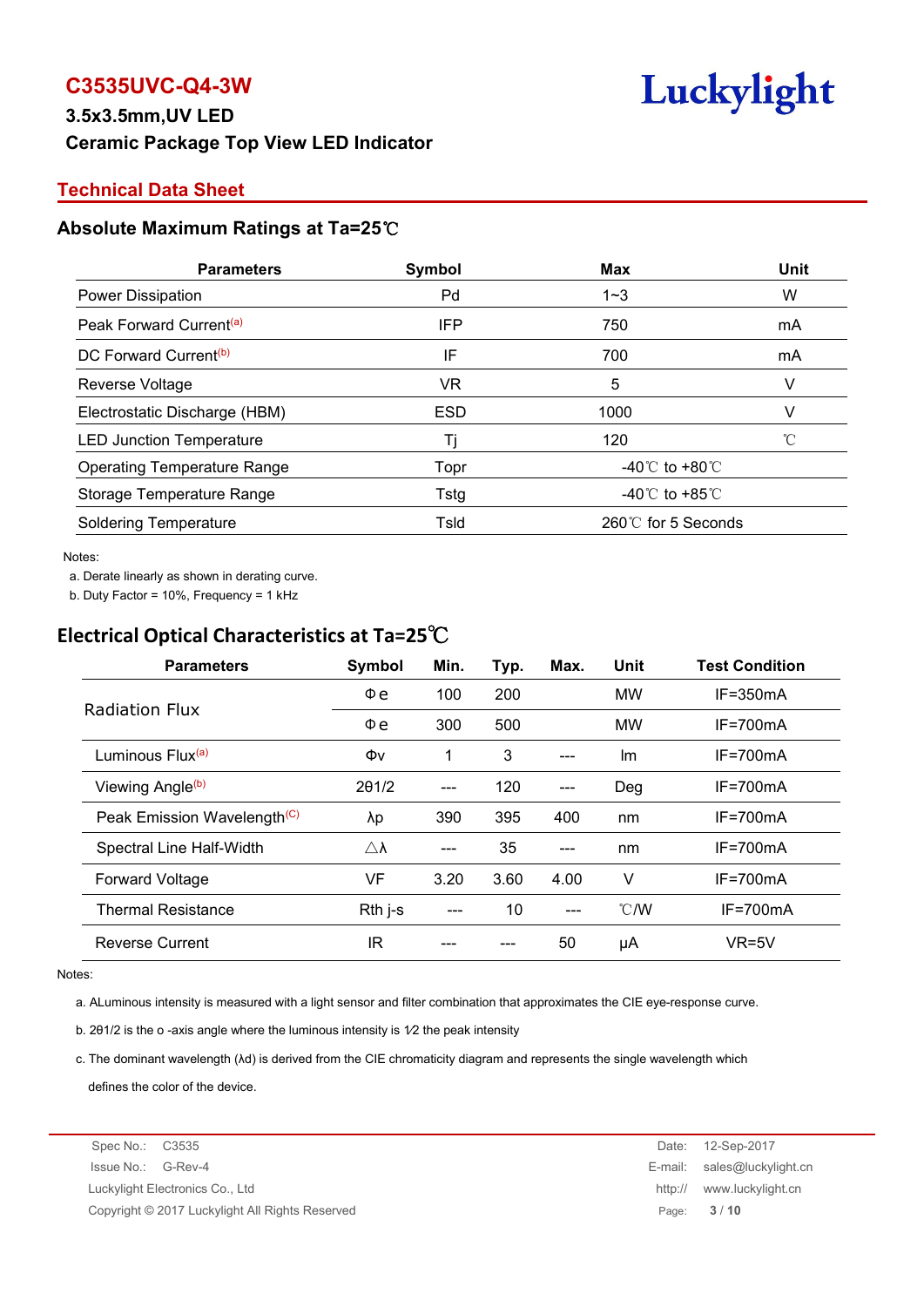# C3535UVC-Q4-3W Luckylight

### **Technical Data Sheet**

### **Typical Electrical / Optical Characteristics Curves (25**℃ **Ambient Temperature Unless Otherwise Noted)**





Luminous Intensity & Forward Current



#### $0.3$   $0.10$   $0.2$  $0.7$ 0.8 0.5 0.10 0.2 0.4 0.6  $60^{\circ}$ o  $70^\circ$ o  $80^\circ$ o  $90<sup>°</sup>$ o

Spec No.: C3535 Date: 12-Sep-2017 Issue No.: G-Rev-4 E-mail: sales@luckylight.cn Luckylight Electronics Co., Ltd Copyright © 2017 Luckylight All Rights Reserved

| Date:   | 12-Sep-2017         |
|---------|---------------------|
| E-mail: | sales@luckylight.cn |
| http:// | www.luckylight.cn   |
| Page:   | 4/10                |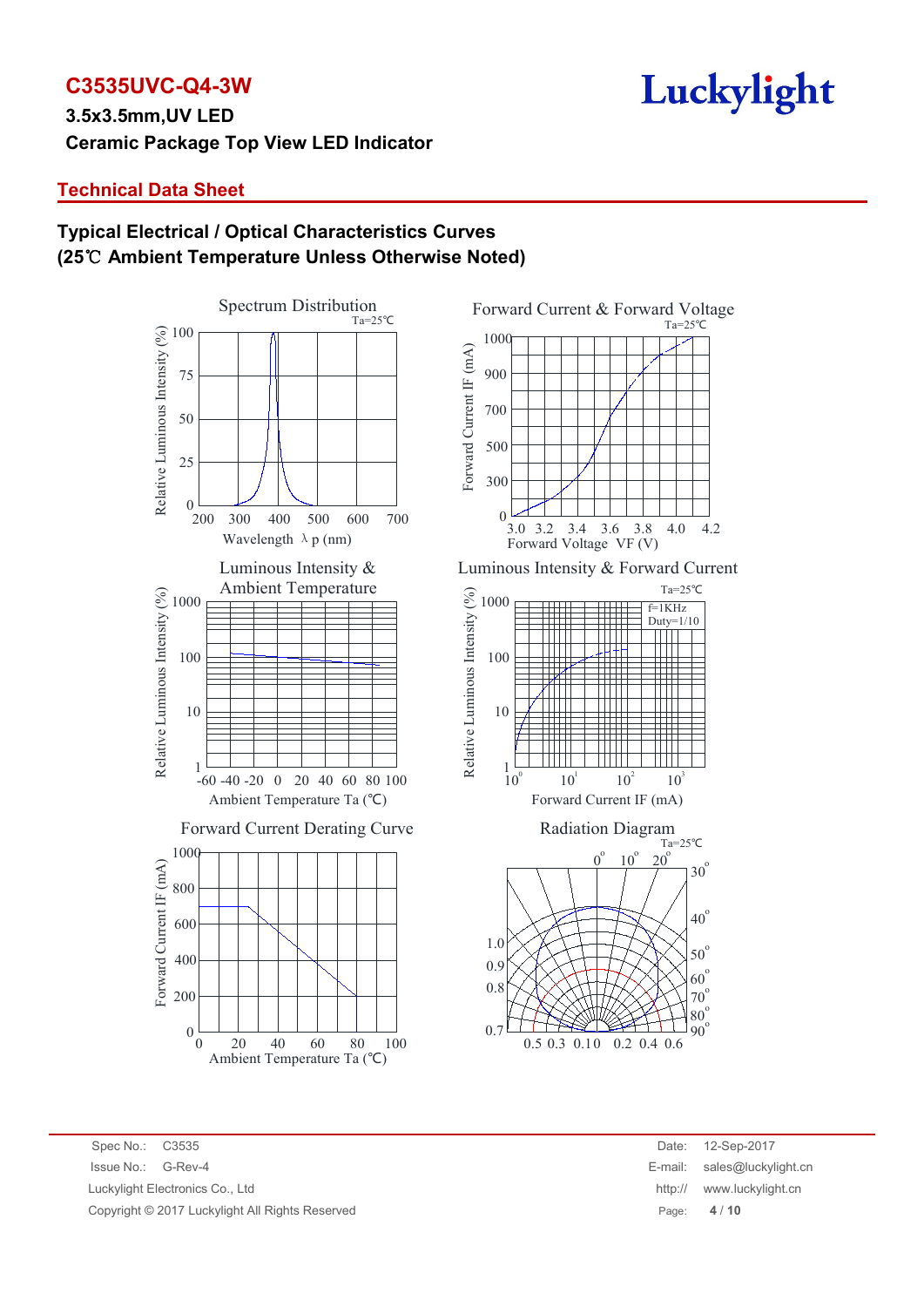**C3535UVC-Q4-3W 3.5x3.5mm,UV LED Ceramic Package Top View LED Indicator**

### **Technical Data Sheet**

#### **Reel Dimensions:**



Tolerance:  $\pm$ 0.25mm

### **Carrier Tape Dimensions:**

Loaded quantity 1000 pcs per reel.

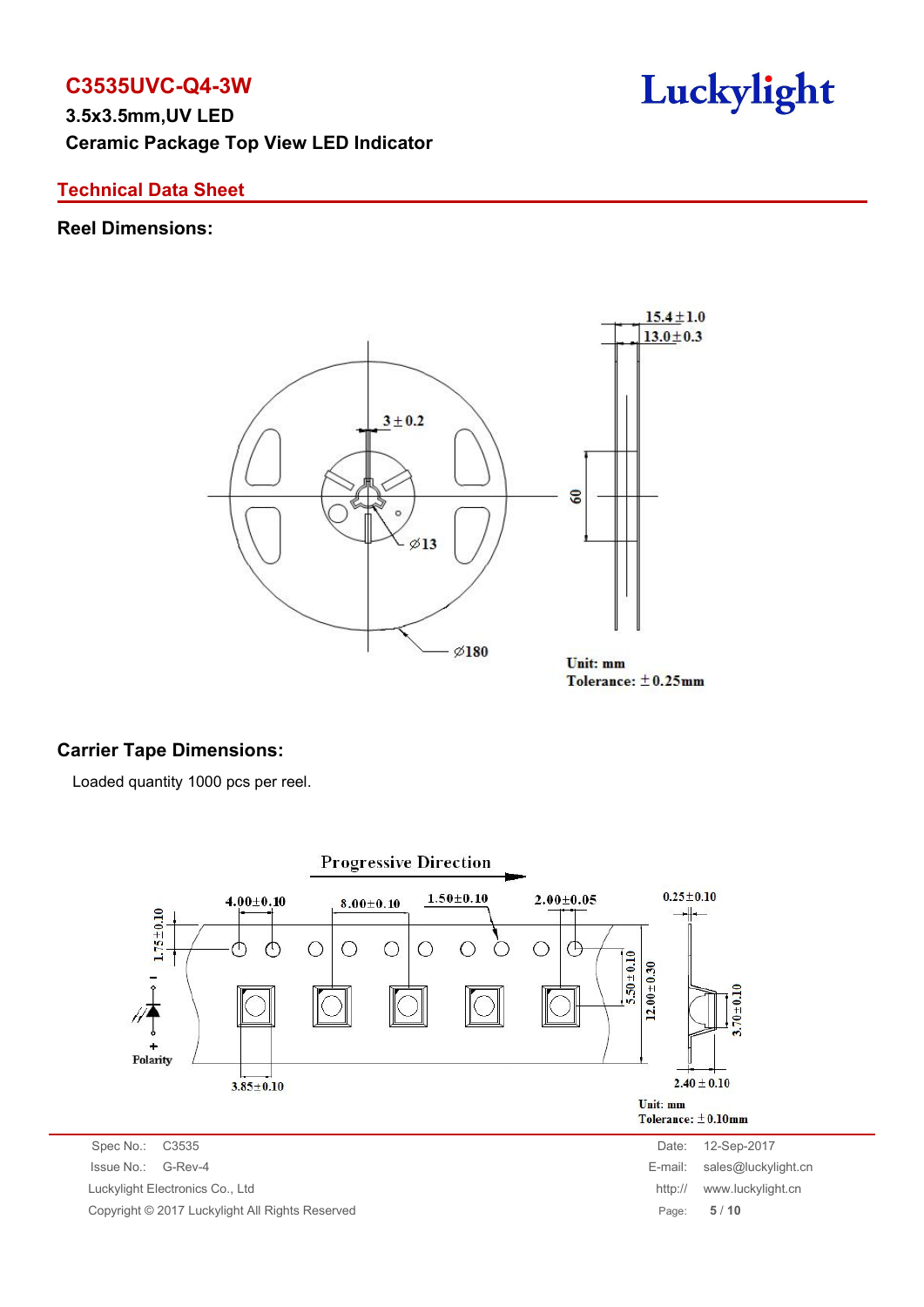### **Technical Data Sheet**

#### **Packing & Label Specifications:**

Moisture Resistant Packaging:



Label Outside Box *Lucky Light Electronics Co., Ltd.* <sup>R</sup> Side<sup>285</sup> (410) Part No.: XXXXXXXXXX PO No.:  $\overline{\text{XXXXX}}$   $\overline{\phantom{1}}$ F Q C Lot  $N_0$ .  $\begin{array}{c|c}\n & \text{XXX} \\
\hline\n \text{W} \\
\text{W} \\
\text{W} \\
\text{W} \\
\text{W} \\
\text{W} \\
\text{W} \\
\text{W} \\
\text{W} \\
\text{W} \\
\text{W} \\
\text{W} \\
\text{W} \\
\text{W} \\
\text{W} \\
\text{W} \\
\text{W} \\
\text{W} \\
\text{W} \\
\text{W} \\
\text{W} \\
\text{W} \\
\text{W} \\
\text{W} \\
\text{W} \\
\text{W} \\
\text{W} \\
\text{W} \\
\text{W} \\
\text{W} \\
\text{W} \\
\text{W} \\
\text{W} \\
\$  $\Rightarrow$ RoHS Quantity:  $\overline{\text{XXX}}$  PCS  $\overline{\phantom{0}}$ Label Outside<br>Label Bin Code: XXXX 475 (465) Date

| Spec No.: C3535                                 | 12-Sep-2017<br>Date:         |
|-------------------------------------------------|------------------------------|
| Issue No.: G-Rev-4                              | E-mail: sales@luckylight.cn  |
| Luckylight Electronics Co., Ltd                 | http://<br>www.luckylight.cn |
| Copyright © 2017 Luckylight All Rights Reserved | 6/10<br>Page:                |
|                                                 |                              |

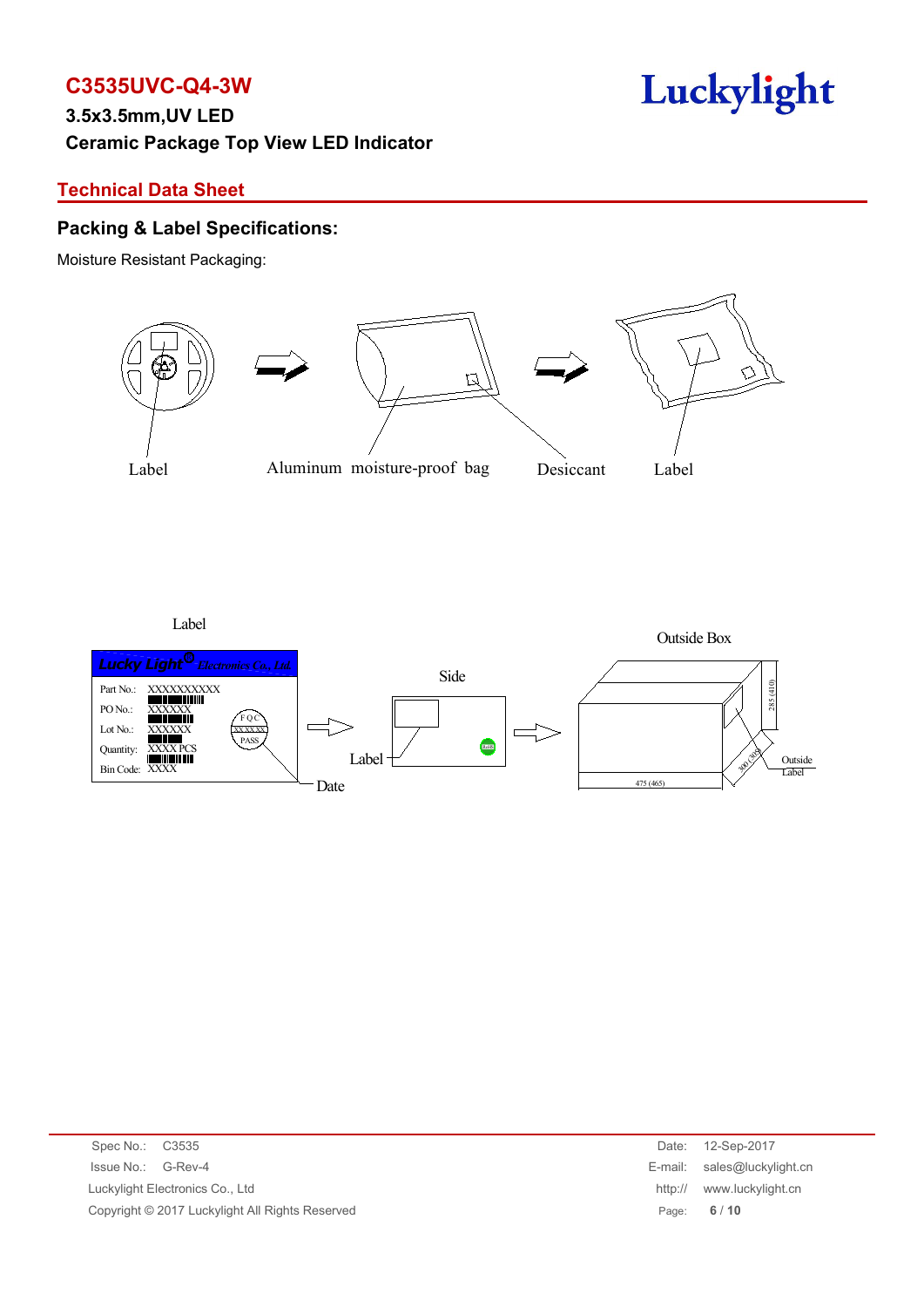# C3535UVC-Q4-3W Luckylight

### **Technical Data Sheet**

### **CAUTIONS**

#### **1. Handling Precautions:**

- 1.1. Handle the component along the side surfaces by using forceps or appropriate tools.
- 1.2. Do not directly touch or handle the silicone lens surface. It may damage the internal circuitry.
- 1.3. Do not stack together assembled PCBs containing exposed LEDs. Impact may scratch the silicone lens or damage the internal circuitry.



Compare to epoxy encapsulant that is hard and brittle, silicone is softer and flexible. Although its characteristic significantly reduces thermal stress, it is more susceptible to damage by external mechanical force. As a result, special handling precautions need to be observed during assembly using silicone encapsulated LED products. Failure to comply might lead to damage and premature failure of the LED.

#### **2. Storage**

.

- 2.1.Do not open moisture proof bag before the products are ready to use.
- 2.2.Before opening the package, the LEDs should be kept at 30°C or less and 60%RH or less.
- 2.3.The LEDs should be used within a year.
- 2.4.After opening the package, the LEDs should be kept at 30°C or less and 60%RH or less.
- 2.5.The LEDs should be used within 48 hours after opening the package.
- 2.6.If the moisture adsorbent material has fabled away or the LEDs have exceeded the storage time, baking treatment should be performed using the following conditions. Baking treatment: 65±5°C for 24 hours

Spec No.: C3535 Date: 12-Sep-2017 Issue No.: G-Rev-4 E-mail: sales@luckylight.cn Luckylight Electronics Co., Ltd **http:// www.luckylight.cn** http:// www.luckylight.cn Copyright © 2017 Luckylight All Rights Reserved Page: **7** / **10**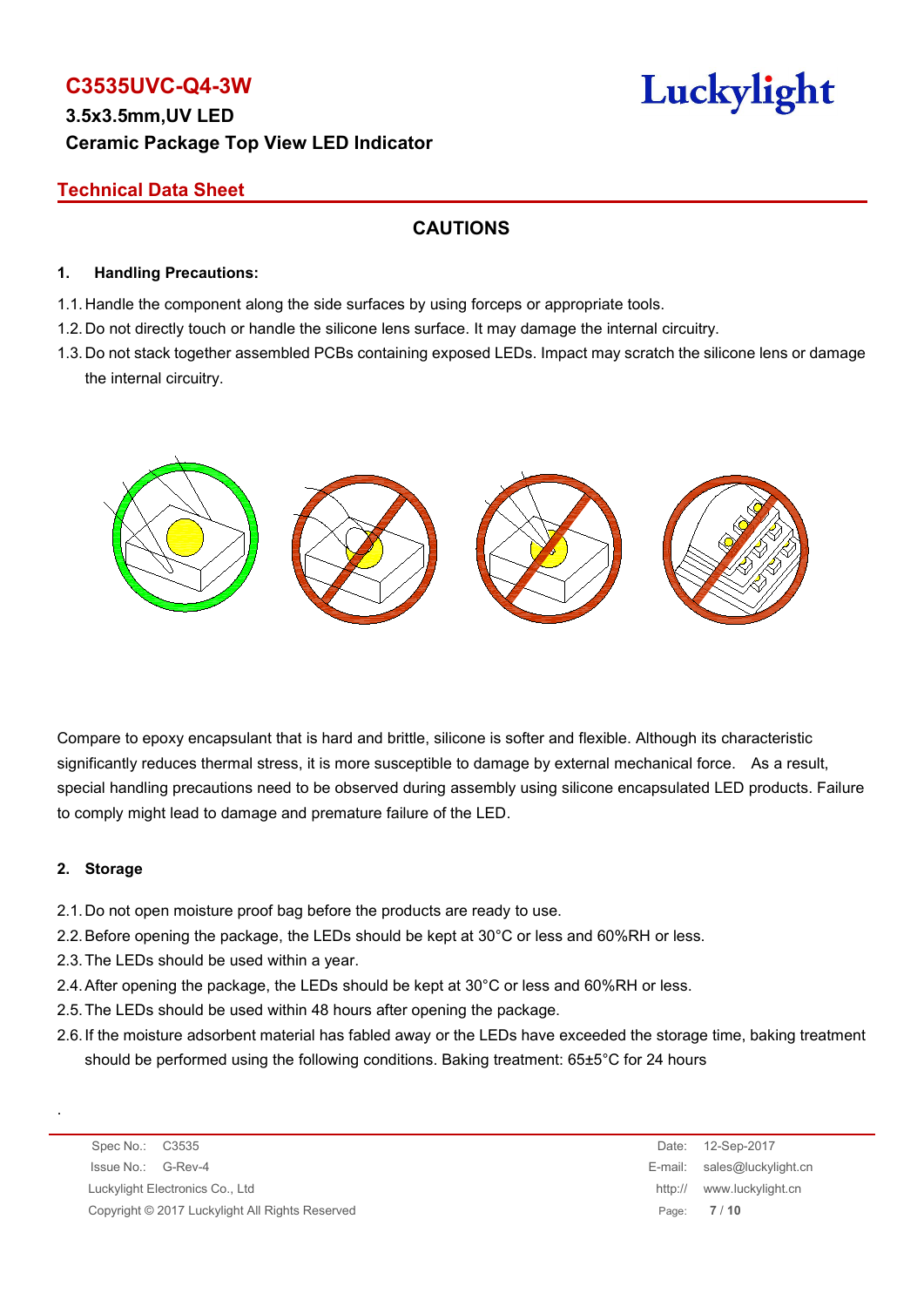# C3535UVC-Q4-3W Luckylight

### **Technical Data Sheet**

#### 3. **Soldering Condition**

#### 3.1.Pb-free solder temperature profile



- 3.2.Reflow soldering should not be done more than two times.
- 3.3.When soldering, do not put stress on the LEDs during heating.
- 3.4.After soldering, do not warp the circuit board.
- 3.5.Recommended soldering conditions:

|                  | Reflow soldering              | Soldering iron |                      |  |  |
|------------------|-------------------------------|----------------|----------------------|--|--|
| Pre-heat         | $150 - 200^{\circ}$ C         | Temperature    | $300^{\circ}$ C Max. |  |  |
| Pre-heat time    | 120 sec. Max.                 | Soldering time | 3 sec. Max.          |  |  |
| Peak temperature | $260^{\circ}$ C Max.          |                | (one time only)      |  |  |
| Soldering time   | 10 sec. Max. (Max. two times) |                |                      |  |  |

3.6.Because different board designs use different number and types of devices, solder pastes, reflow ovens, and circuit boards, no single temperature profile works for all possible combinations.

| Spec No.: C3535                                 | Date:   | 12-Sep-2017                 |
|-------------------------------------------------|---------|-----------------------------|
| Issue No.: G-Rev-4                              |         | E-mail: sales@luckylight.cn |
| Luckylight Electronics Co., Ltd                 | http:// | www.luckylight.cn           |
| Copyright © 2017 Luckylight All Rights Reserved |         | Page: 8/10                  |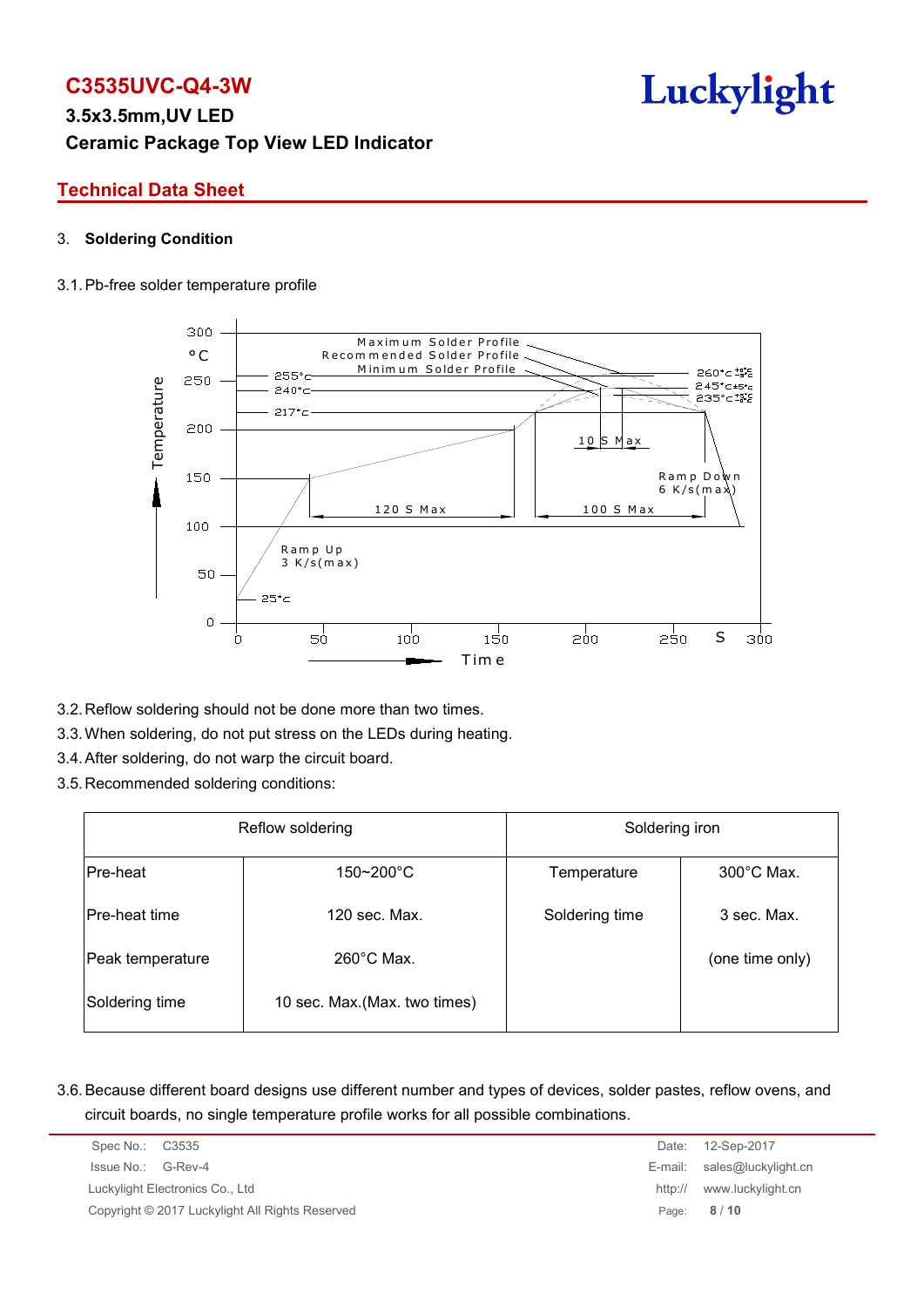# C3535UVC-Q4-3W Luckylight

### **Technical Data Sheet**

However, you can successfully mount your packages to the PCB by following the proper guidelines and PCB-specific characterization.

#### 4. **Drive Method**

4.1.An LED is a current-operated device. In order to ensure intensity uniformity on multiple LEDs connected in parallel in an application, it is recommended that a current limiting resistor be incorporated in the drive circuit, in series with each LED as shown in Circuit A below.



- a. Recommended circuit.
- b. The brightness of each LED might appear different due to the differences in the I-V characteristics of those LEDs.

#### **5. ESD (Electrostatic Discharge):**

Static Electricity or power surge will damage the LED. Suggestions to prevent ESD damage:

- Use of a conductive wrist band or anti-electrostatic glove when handling these LEDs.
- All devices, equipment, and machinery must be properly grounded.
- Work tables, storage racks, etc. should be properly grounded.
- Use ion blower to neutralize the static charge which might have built up on surface of the LED's plastic lens as a result of friction between LEDs during storage and handling.

ESD-damaged LEDs will exhibit abnormal characteristics such as high reverse leakage current, low forward voltage, or "no lightup" at low currents. To verify for ESD damage, check for "lightup" and Vf of the suspect LEDs at low currents. The Vf of "good" LEDs should be >2.0V@0.1mA for InGaN product and >1.4V@0.1mA for AlInGaP product.